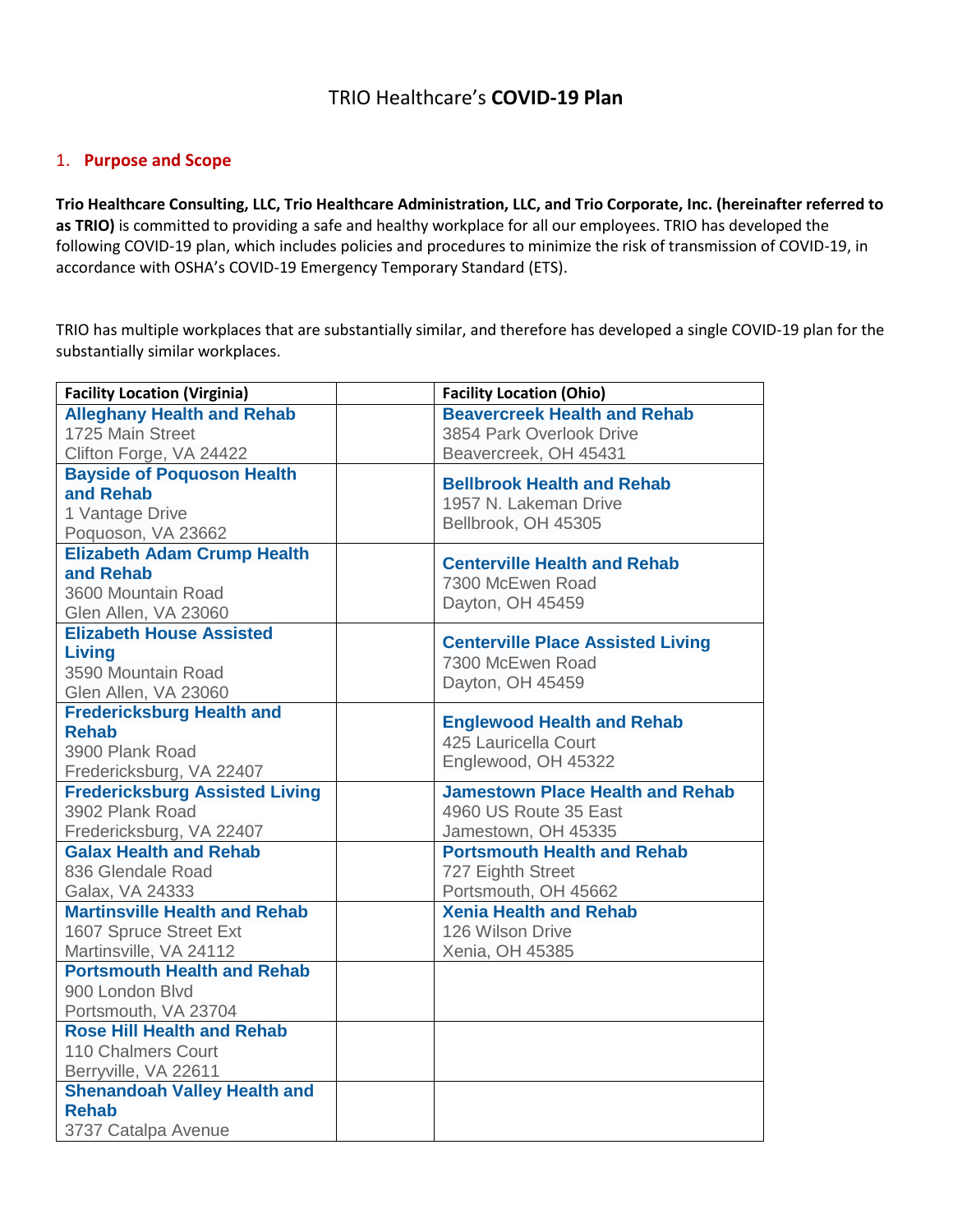| <b>Facility Location (Virginia)</b> | <b>Facility Location (Ohio)</b> |
|-------------------------------------|---------------------------------|
| Buena Vista, VA 24416               |                                 |

## 2. **Roles and Responsibilities**

TRIO's goal is to prevent the transmission of COVID-19 in the workplace(s). Managers as well as non-managerial employees and their representatives are all responsible for supporting, complying with, and providing recommendations to further improve this COVID-19 plan.

The COVID-19 Safety Coordinator(s), listed below, implements and monitors this COVID-19 plan. The COVID-19 Safety Coordinator(s) has TRIO's full support in implementing and monitoring this COVID-19 plan, and has authority to ensure compliance with all aspects of this plan.

TRIO and the COVID-19 Safety Coordinator(s) will work cooperatively with non-managerial employees and their representatives to conduct a workplace-specific hazard assessment and in the development, implementation, and updating of this COVID-19 plan.

Employee suggestions or concerns may be directed to Compliance via the QAPI committee, Compliance Hotline (844- 587-1659, or directly emailing the Compliance Officer.

| <b>Title/Facility Location</b> | <b>Contact Information (phone)</b> |
|--------------------------------|------------------------------------|
| LNHA/Alleghany                 | 540-862-5791                       |
| LNHA/Bayside                   | 757-868-9960                       |
| LNHA/EA Crump                  | 804-672-8725                       |
| LALFA/ Elizabeth House         | 804-672-7580                       |
| LNHA/ Fredericksburg           | 540 786 8351                       |
| LALFA/Fredericksburg ALF       | 540-786-5589                       |
| LNHA/Galax                     | 276-236-9991                       |
| LNHA/Martinsville              | 276-632-7146                       |
| LNHA/Portsmouth VA             | 757-393-6864                       |
| LNHA/Rose Hill                 | 540-955-9995                       |
| LNHA/Shenandoah Valley         | 540-261-7444                       |
| LNHA/Beavercreek               | 937-429-9655                       |
| LNHA/Bellbrook                 | 937-848-7800                       |
| LNHA/Centerville               | 937-433-3441                       |
| LALHA/Centerville ALF          | 937-433-3441                       |
| LNHA/Englewood                 | 937-836-5143                       |
| LNHA/Jamestown                 | 937-675-3311                       |
| LNHA/Portsmouth                | 740-354-8150                       |
| LNHA/Xenia                     | 937-376-2121                       |

# 3. **Hazard Assessment and Worker Protections**

TRIO will conduct a workplace-specific hazard assessment of its workplace(s) to determine potential workplace hazards related to COVID-19. A hazard assessment will be conducted initially and whenever changes at the workplace create a new potential risk of employee exposure to COVID-19 (e.g., new work activities at the workplace).

TRIO and the COVID-19 Safety Coordinator(s) will work collaboratively with non-managerial employees and their representatives to conduct the workplace-specific hazard assessment. All completed hazard assessment forms and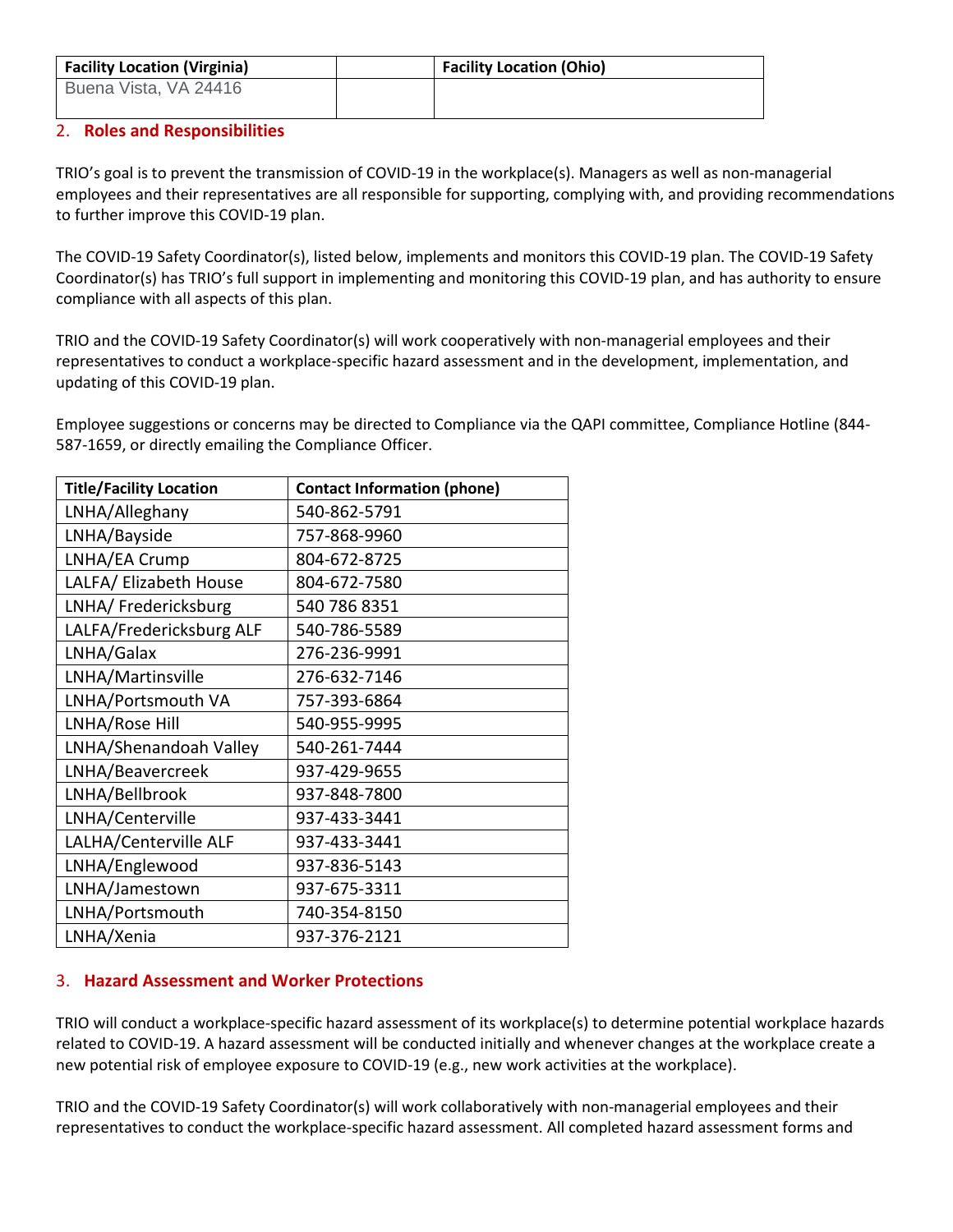results will be attached to this plan and will be accessible to all employees and their representatives at each facility.

TRIO will address the hazards identified by the assessment, and include policies and procedures to minimize the risk of transmission of COVID-19 for each employee. These policies and procedures are as follows:

### *Patient Screening and Management*

In settings where direct patient care is provided, TRIO will:

- Limit and monitor points of entry to the setting;
- Screen and triage all employees, residents, vendors, visitors, and other non-employees entering the setting for symptoms of COVID-19;
- Implement other applicable patient management strategies in accordance with the CDC's "COVID-19 Infection [Prevention and Control Recommendations](https://www.osha.gov/sites/default/files/CDC)"; and
- Encourage the use of telehealth services where available and appropriate in order to limit the number of people entering the workplace.

TRIO will designate and utilize one main entry to each work place. Each individual entering will have their temperature taken and attest to not having COVID-19 symptoms. Facilities will also limit visitors to only those essential for the resident's physical or emotional well-being and care and restrict visitors to designated areas per CMS and CDC guidance.

### *Standard and Transmission-Based Precautions*

TRIO will develop and implement policies and procedures to adhere to Standard and Transmission-Based Precautions in accordance with CDC's "[Guidelines for Isolation Precautions](https://www.osha.gov/sites/default/files/CDC)."

TRIO and the COVID-19 Safety Coordinator(s) will work collaboratively with non-managerial employees and their representatives to develop and implement these policies and procedures

# *Personal Protective Equipment (PPE)*

TRIO will provide, and ensure that employees wear, facemasks or a higher level of respiratory protection. Facemasks must be worn by employees over the nose and mouth when indoors and when occupying a vehicle with another person for work purposes. Policies and procedures for facemasks will be implemented, along with the other provisions required by OSHA's COVID-19 ETS, as part of a multi-layered infection control approach.

Facemasks provided by TRIO will be FDA-cleared, authorized by an FDA Emergency Use Authorization, or otherwise offered or distributed as described in an FDA enforcement policy. TRIO will provide employees with a sufficient number of facemasks, which must be changed at least once a day, whenever they are soiled or damaged, and more frequently as necessary (e.g., patient care reasons). TRIO may also provide a respirator to employees when only a facemask is required (i.e., when a respirator is not otherwise required by OSHA's COVID-19 ETS) and, when doing so, will comply with OSHA's COVID-19 ETS mini respiratory protection program (29 CFR 1910.504). , in such cases, will comply with OSHA's COVID-19 ETS mini respiratory protection program (29 CFR 1910.504). Additional information about when respirator use is required can be found below.

PPE will be distributed at designated stations throughout the workplace. CDC guidance will be followed regarding when and how to don and doff PPE

Paragraph (a)(4) of the ETS exempts fully vaccinated employees from the PPE requirements of the ETS when in welldefined areas where there is no reasonable expectation that any person with suspected or confirmed COVID-19 will be present However, TRIO will follow the most stringent guidance provided by other regulatory entities.(CMS, CDC, etc.) The following are additional exceptions to TRIO's requirements for facemasks: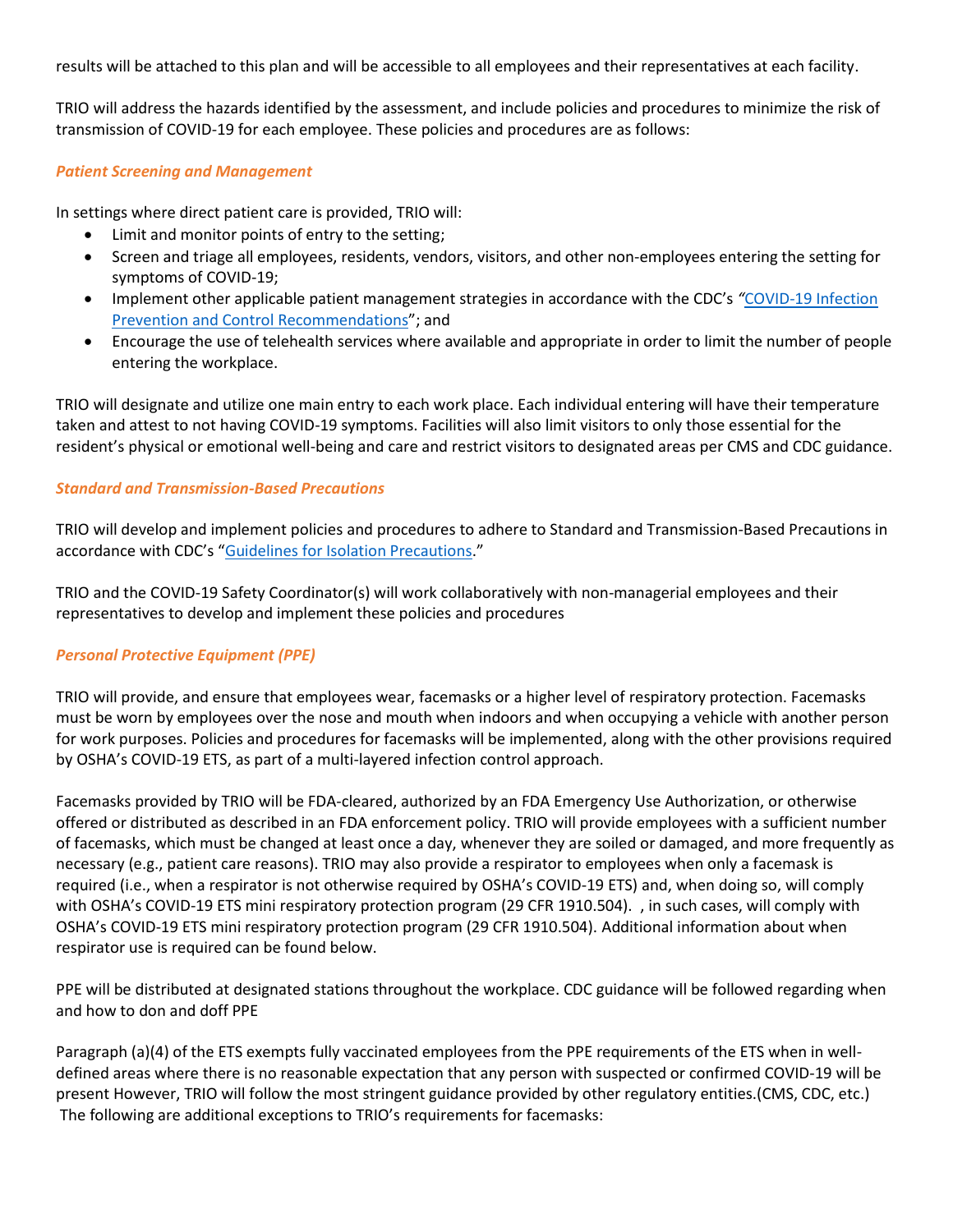- 1. When an employee is alone in a room outside of patient care areas.
- 2. While an employee is eating and drinking at the workplace, provided each employee is at least 6 feet away from any other person, or separated from other people by a physical barrier.
- 3. When employees are wearing respirators in accordance with 29 CFR 1910.134 or paragraph (f) of OSHA's COVID-19 ETS.
- 4. When it is important to see a person's mouth (e.g., communicating with an individual who is deaf or hard of hearing) and the conditions do not permit a facemask that is constructed of clear plastic (or includes a clear plastic window). When this is the case, TRIO will ensure that each employee wears an alternative, such as a face shield, if the conditions permit.
- 5. When employees cannot wear facemasks due to a medical necessity, medical condition, or disability as defined in the Americans with Disabilities Act (42 USC 12101 et seq.), or due to religious belief. Exceptions will be provided for a narrow subset of persons with a disability who cannot wear a facemask or cannot safely wear a facemask, because of the disability, as defined with the Americans with Disability Act (42 USC 12101 et seq.), including a person who cannot independently remove the facemask. The remaining portion of the subset who cannot wear a facemask may be exempted on a case-by-case basis as required by the Americans with Disability Act and other applicable laws. TRIO will provide accommodations for religious beliefs consistent with Title VII of the Civil Rights Act. When an exception applies, TRIO will offer a modified position outside of patient care areas, if available, to lower the risk of COVID-19 transmission to all parties.
- 6. When TRIO has demonstrated that the use of a facemask presents a hazard to an employee of serious injury or death (e.g., arc flash, heat stress, interfering with the safe operation of equipment) When this is the case, TRIO will ensure that each employee wears an alternative, such as a face shield, if the conditions permit. Any employee not wearing a facemask must remain at least 6 feet away from all other people unless the employer can demonstrate it is not feasible. The employee must resume wearing a facemask when not engaged in the activity where the facemask presents a hazard.

If a face shield is required to comply with OSHA's COVID-19 ETS or TRIO otherwise requires use of a face shield, TRIO will ensure that face shields are cleaned at least daily and are not damaged.

TRIO will not prevent any employee from voluntarily wearing their a facemask and/or face shield in situations when they are not required unless doing so would create a hazard of serious injury or death, such as interfering with the safe operation of equipment.

In addition to providing, and ensuring employees wear facemasks, TRIO will provide protective clothing and equipment (e.g., respirators, gloves, gowns, goggles, face shields) to each employee in accordance with Standard and Transmission-Based Precautions in healthcare settings in accordance with CDC's "[Guidelines for Isolation Precautions](https://www.osha.gov/sites/default/files/CDC)," and ensure that the protective clothing and equipment is used in accordance with OSHA's PPE standards (29 CFR 1910 subpart I).

TRIO will provide PPE at designated PPE stations throughout the workplace. PPE supplied will be in accordance with the CDC and Lippincott's guidance on Standard and Transmission-Based Precautions.

For employees with exposure to people with suspected or confirmed COVID-19, TRIO will provide respirators and other PPE, including gloves, an isolation gown or protective clothing, and eye protection. TRIO will ensure respirators are used in accordance with the OSHA Respiratory Protection standard (29 CFR 1910.134), and other PPE is used in accordance with OSHA's PPE standards (29 CFR 1910 subpart I).

TRIO will provide PPE at designated PPE stations throughout the workplace. PPE supplied will be in accordance with the CDC and Lippincott's guidance on Standard and Transmission-Based Precautions.

For aerosol-generating procedures (AGPs) on a person with suspected or confirmed COVID-19, TRIO will provide a respirator to each employee and ensure it is used in accordance with the OSHA Respiratory Protection standard (29 CFR 1910.134). TRIO will also provide gloves, an isolation gown or protective clothing, and eye protection to each employee, and ensure use in accordance with OSHA's PPE standards (29 CFR 1910 subpart I).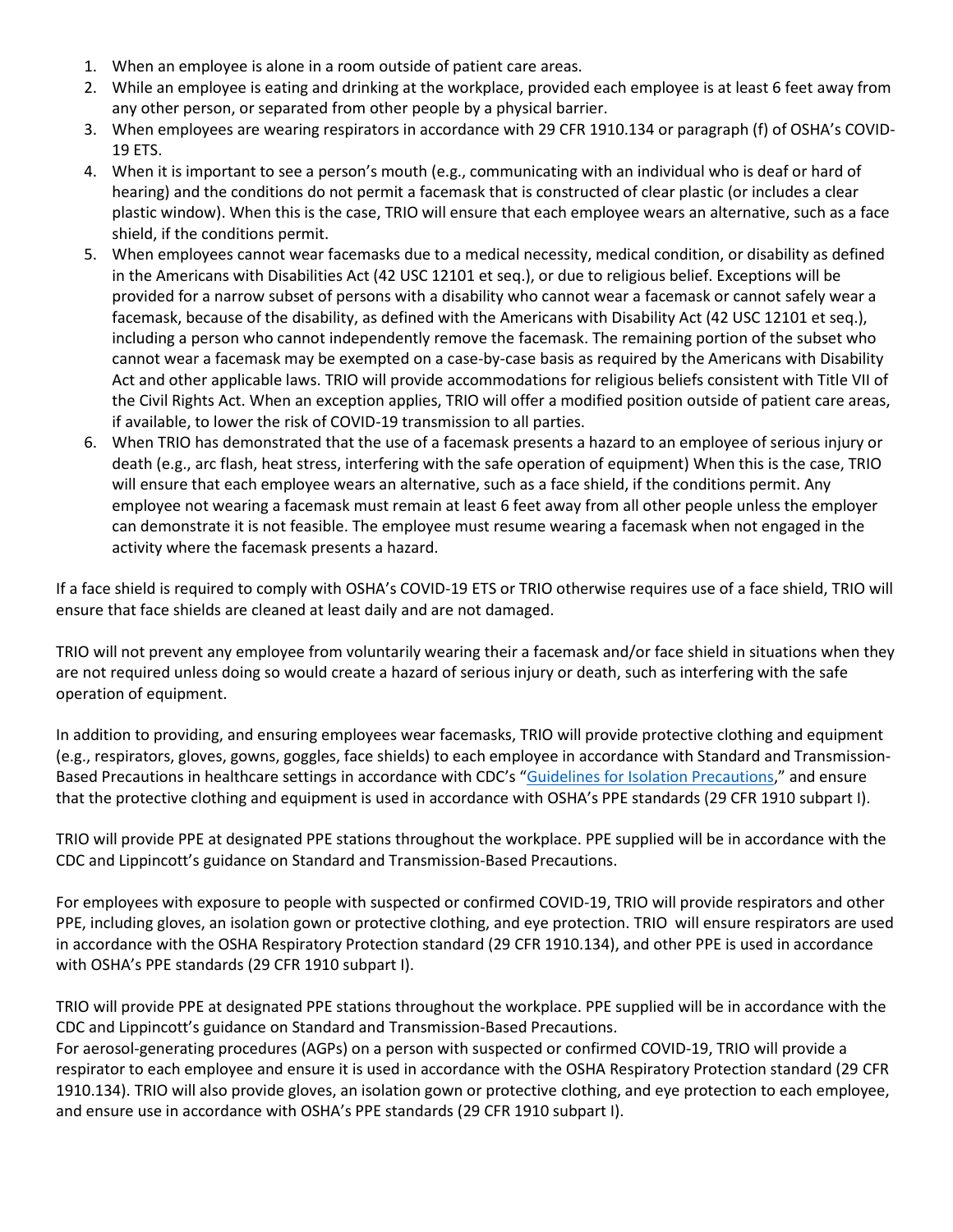TRIO will provide PPE at designated PPE stations throughout the workplace to employees performing or assisting with AGPs on a person with suspected or confirmed COVID-19. If available, elastomeric respirators or powered air-purifying respirators (PAPRs) will be provided instead of filtering facepiece respirators for AGPs on a person with suspected or confirmed COVID-19.

TRIO and the COVID-19 Safety Coordinator(s) will work collaboratively with non-managerial employees or representatives to assess and address COVID-19 hazards, including when there is employee exposure to people with suspected or confirmed COVID-19

## *Aerosol-generating procedures (AGPs) on a person with suspected or confirmed COVID-19.*

When an AGP is performed on a person with suspected or confirmed COVID-19, TRIO will:

- Provide a respirator and other PPE, as discussed in the previous section;
- Limit the number of employees present during the procedure to only those essential for patient care and procedure support;
- Ensure that the procedure is performed in an existing airborne infection isolation room (AIIR), if available; and o Door must remained closed throughout procedure
- Clean and disinfect the surfaces and equipment in the room or area where the procedure was performed, after the procedure is completed.

TRIO and the COVID-19 Safety Coordinator(s) will work collaboratively with non-managerial employees and their representatives to assess and address COVID-19 hazards while performing AGPs. [OSHA's *[COVID-19 Healthcare Worksite](https://www.osha.gov/sites/default/files/COVID-19_Healthcare_ETS_Worksite_Checklist_Employee_Job_Hazard_Analysis.pdf)  [Checklist & Employee Job Hazard Analysis](https://www.osha.gov/sites/default/files/COVID-19_Healthcare_ETS_Worksite_Checklist_Employee_Job_Hazard_Analysis.pdf)* may be useful.]

## *Physical Distancing*

TRIO will ensure that each employee is separated from all other people in the workplace by at least 6 feet when indoors, unless it can be demonstrated that such physical distance is not feasible for a specific activity. Where maintaining 6 feet of physical distance is not feasible, TRIO will ensure employees are as far apart from other people as possible. Physical distancing will be implemented, along with the other provisions required by OSHA's COVID-19 ETS, as part of a multilayered infection control approach.

TRIO and the COVID-19 Safety Coordinator(s) will work collaboratively with non-managerial employees and their representatives to assess physical distancing in the workplace.

Signs will be posted throughout the facility as a reminder to visitors and staff to maintain a physical distance of 6ft.

Employees will be encouraged to extend space between work stations when single occupancy office space is not available.

Seating for staff meetings/gatherings will be arranged to accommodate physical distancing requirements.

### *Physical Barriers*

TRIO will install physical barriers at each fixed work location outside of direct patient care areas where each employee is not separated from all other people by at least 6 feet of distance and spacing cannot be increased, unless it can be demonstrated that it is not feasible to install such physical barriers. Physical barriers will be implemented, along with the other provisions required by OSHA's COVID-19 ETS, as part of a multi-layered infection control approach.

TRIO and the COVID-19 Safety Coordinator(s) will work collaboratively with non-managerial employees and their representatives to identify where physical barriers are needed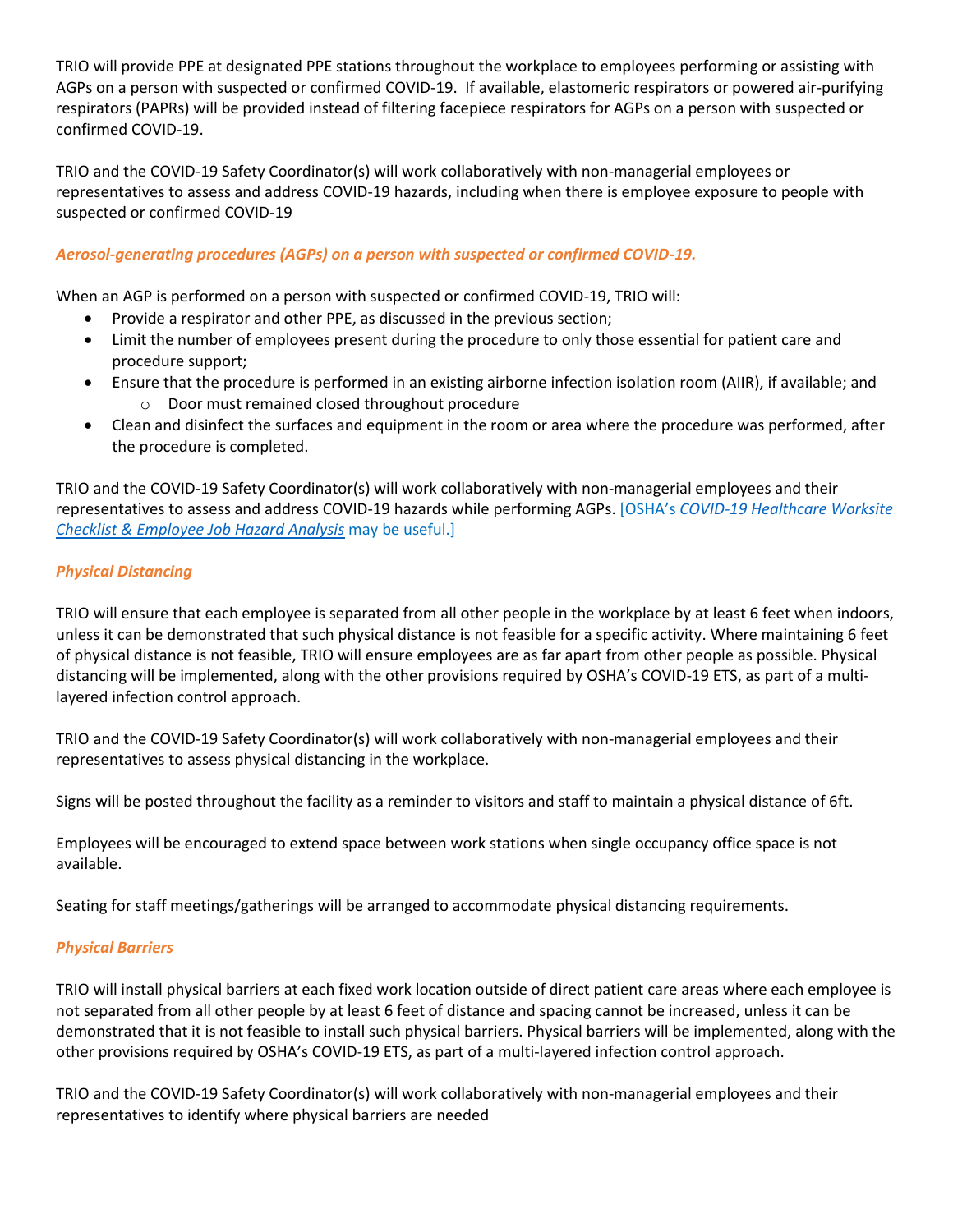Where feasible, TRIO will ensure that:

- Physical barriers are solid and made from impermeable materials;
- Physical barriers are easily cleanable or disposable;
- Physical barriers are sized (i.e., height and width) and located to block face-to-face pathways between individuals based on where each person would normally stand or sit;
- Physical barriers are secured so that they do not fall or shift, causing injury or creating a trip or fall hazard;
- Physical barriers do not block workspace air flow or interfere with the heating, ventilation, and air conditioning (HVAC) system operation;
- Physical barriers are transparent in cases where employees and others have to see each other for safety; and
- Physical barriers do not interfere with effective communication between individuals.

Barriers will be located at:

- o Entrances utilized by employees, vendors, essential workers, and visitors in the COVID-19 screening / PPE area
- o Public facing fixed workstations (e.g., entryway/lobby, receptionist);

How barriers will be constructed/supported:

- o Free-standing on a countertop and secured;
- $\circ$  Hung from above and extending down from the ceiling or other fixture and secured so as not to fall, flap, or move.

#### *Cleaning and Disinfection*

TRIO will implement policies and procedures for cleaning, disinfection, and hand hygiene, along with the other provisions required by OSHA's COVID-19 ETS, as part of a multi-layered infection control approach. TRIO and the COVID-19 Safety Coordinator(s) will work collaboratively with non-managerial employees and their representatives to implement cleaning, disinfection, and hand hygiene in the workplace.

In patient care areas, resident rooms, and for medical devices and equipment:

TRIO will follow standard practices for cleaning and disinfection of surfaces and equipment in accordance with CDC's "[COVID-19 Infection Prevention and Control Recommendations](https://www.osha.gov/sites/default/files/CDC)" and CDC's "[Guidelines for Environmental](https://www.osha.gov/sites/default/files/CDC)  [Infection Control](https://www.osha.gov/sites/default/files/CDC)."

### In all other areas:

TRIO requires the cleaning of high-touch surfaces and equipment at least once a day, following manufacturers' instructions for the application of cleaners.

When a person who is COVID-19 positive has been in the workplace within the last 24 hours, TRIO requires cleaning and disinfection, in accordance with CDC's "[Cleaning and Disinfecting Guidance](https://www.osha.gov/sites/default/files/CDC)," of any areas, materials, and equipment that have likely been contaminated by that person (e.g., rooms they occupied, items they touched).

The cleaning and disinfection schedule will be set and maintained by Healthcare Services Group. Healthcare Services Group is responsible for selecting cleaning and disinfecting products that will be used in the workplace. Healthcare Services Group will be responsible for how patient care areas will be cleaned, resident rooms, medical devices, equipment, and how the work place will be cleaned and disinfected if a COVID-19 positive person has been in the workplace within the last 24 hours.

TRIO will provide alcohol-based hand rub that is at least 60% alcohol or provide readily accessible hand washing facilities. In addition, signs will be posted encouraging frequent handwashing and use of hand sanitizers.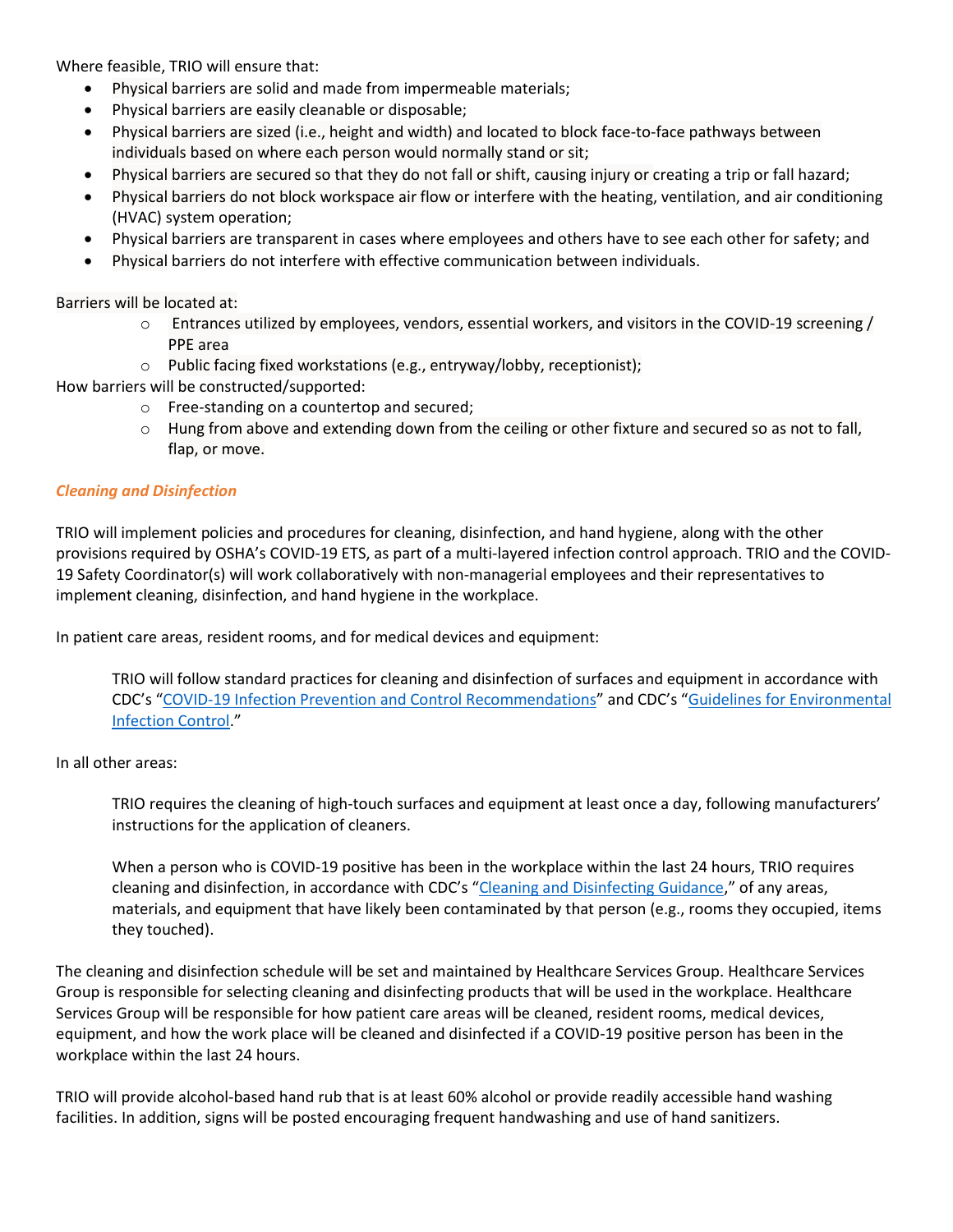Hand sanitizing stations will be set up at the main entrance, breakrooms, visitation areas, and throughout the facility. These stations will be monitored and maintained by the Healthcare Services Group.

# *Ventilation*

TRIO will implement policies and procedures for each facility's heating, ventilation, and air conditioning (HVAC) system and ensure that:

- The HVAC system(s) is used in accordance with the manufacturer's instructions and the design specifications of the HVAC system(s);
- The amount of outside air circulated through the HVAC system(s) and the number of air changes per hour are maximized to the extent appropriate;
- All air filters are rated Minimum Efficiency Reporting Value (MERV) 13 or higher, if compatible with the HVAC system(s); if not compatible, the filter with the highest compatible filtering efficiency is used;
- All air filters are maintained and replaced as necessary to ensure the proper function and performance of the HVAC system;
- All intake ports that provide outside air to the HVAC system(s) are cleaned, maintained, and cleared of any debris that may affect the function and performance of the HVAC system(s); and
- Existing airborne infection isolation rooms (AIIRs), if any, are maintained and operated in accordance with their design and construction criteria.

Ventilation policies and procedures will be implemented, along with the other provisions required by OSHA's COVID-19 ETS, as part of a multi-layered infection control approach. TRIO will identify the building manager, HVAC professional, or maintenance staff member who can certify that the HVAC system(s) are operating in accordance with the ventilation provisions of OSHA's COVID-19 ETS and list the individual(s) below.

**The following individual(s) is responsible for maintaining the HVAC system(s) and can certify that it is operating in accordance with the ventilation provisions of OSHA's COVID-19 ETS.**

*(e.g., Maintenance staff, HVAC service contractor(s))*

| Maintenance Director / Alleghany                           | 540-862-5791 |
|------------------------------------------------------------|--------------|
| Maintenance Director / Bayside                             | 757-868-9960 |
| Maintenance Director / EA Crump                            | 804-672-8725 |
| Maintenance Director / Elizabeth House                     | 804-672-7580 |
| Maintenance Director / Fredericksburg & Fredericksburg ALF | 540 786 8351 |
| Maintenance Director/Galax                                 | 276-236-9991 |
| Maintenance Director / Martinsville                        | 276-632-7146 |
| Maintenance Director / Portsmouth VA                       | 757-393-6864 |
| Maintenance Director / Rose Hill                           | 540-955-9995 |
| Maintenance Director / Shenandoah Valley                   | 540-261-7444 |
| Maintenance Director / Beavercreek                         | 937-429-9655 |
| Maintenance Director / Bellbrook                           | 937-848-7800 |
| Maintenance Director / Centerville & Centerville ALF       | 937-433-3441 |
| Maintenance Director / Englewood                           | 937-836-5143 |
| Maintenance Director /Jamestown                            | 937-675-3311 |
| Maintenance Director / Portsmouth                          | 740-354-8150 |
| Maintenance Director / Xenia                               | 937-376-2121 |

In addition, TRIO will provide each location with air purifiers that help prevent the spread of COVID-19. For more information please refer to the RENSAIR policy located in the Maintenance Manual.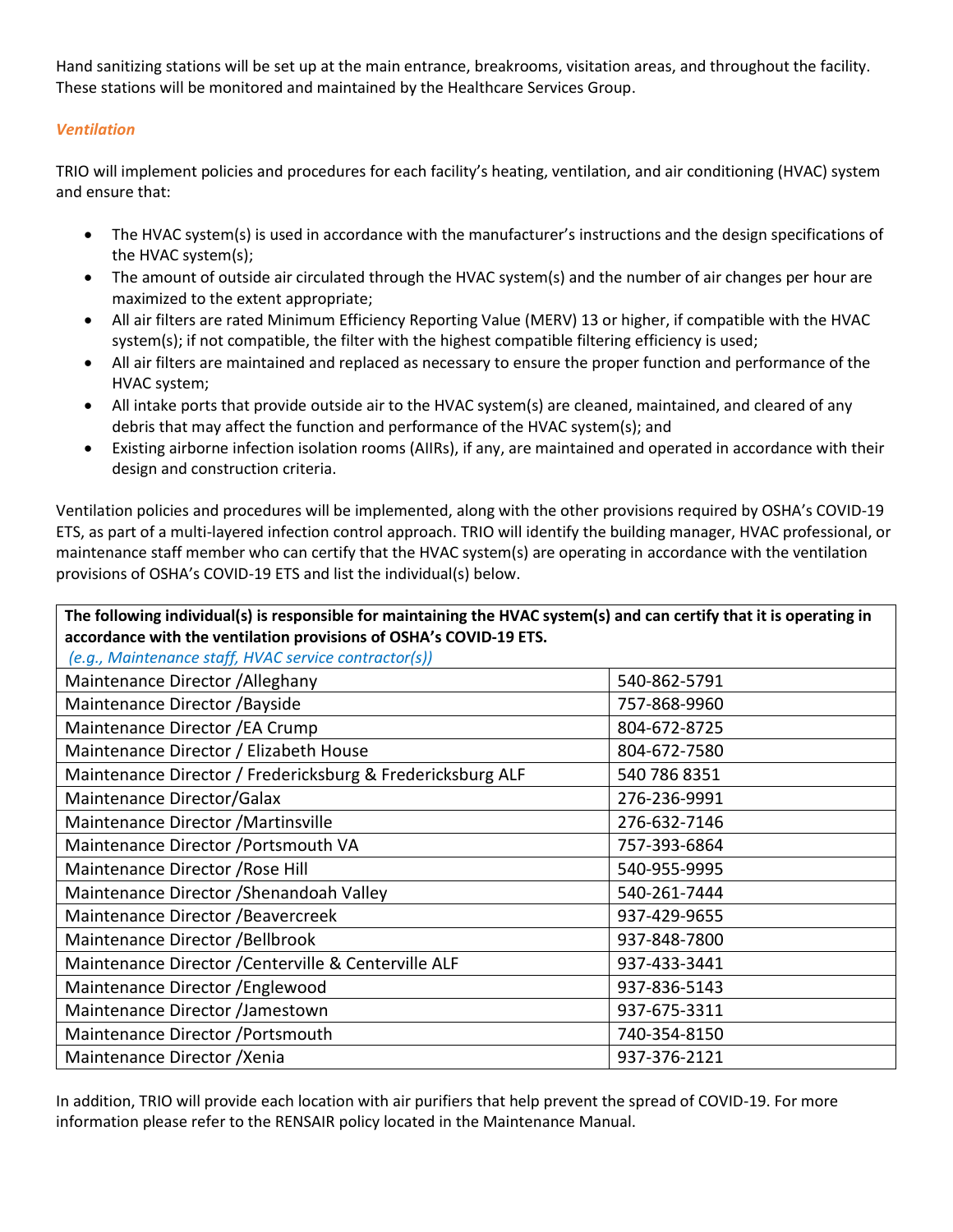### *Health Screening*

TRIO will screen each employee before each work day and at each shift.

Employees will be screened for COVID-19 symptoms in-person when reporting to work. Employees are also asked to self-monitor for COVID-19 symptoms before reporting to work and throughout their shift.

### *Employee Notification to Employer of COVID-19 Illness or Symptoms*

TRIO will require employees to promptly notify their supervisor or COVID-19 Safety Coordinator when they have tested positive for COVID-19 or been diagnosed with COVID-19 by a licensed healthcare provider, have been told by a licensed healthcare provider that they are suspected to have COVID-19, are experiencing recent loss of taste and/or smell with no other explanation, or are experiencing both fever (≥99.5° F) and new unexplained cough associated with shortness of breath.

If employees are experiencing symptoms of COVID-19 while at home they are required to contact their supervisor or COVID-19 Safety Coordinator immediately via phone. Employees experiencing COVID-19 symptoms will be asked to take a COVID-19 test before reporting to work. If an employee begins to experience symptoms while working they are required to notify their supervisor or COVID-19 Safety Coordinator immediately. The employee will be required to take a COVID-19 test

TRIO provides paid time off that may be utilized when they are sick, when household members are sick, or when required by a healthcare provider to isolate or quarantine themselves or a member of their household.

### *Employer Notification to Employees of COVID-19 Exposure in the Workplace*

TRIO will notify employees if they have been exposed to a person with COVID-19 at their workplace, as described below. The notification provisions below are not triggered by the presence of a patient with confirmed COVID-19 in a workplace where services are normally provided to suspected or confirmed COVID-19 patients (e.g., emergency rooms, urgent care facilities, COVID-19 testing sites, COVID-19 wards in hospitals). When TRIO is notified that a person who has been in the workplace (including employees, clients, patients, residents, vendors, contractors, customers, delivery people and other visitors, or other non-employees) is COVID-19 positive, TRIO will, within 24 hours:

- Notify each employee who was not wearing a respirator and any other required PPE and has been in close contact with the person with COVID-19 in the workplace. The notification must state the fact that the employee was in close contact with someone with COVID-19 along with the date(s) the contact occurred.
- Notify all other employees who were not wearing a respirator and any other required PPE and worked in a welldefined portion of a workplace (e.g., a particular floor) in which the person with COVID-19 was present during the potential transmission period. The notification must specify the date(s) the person with COVID-19 was in the workplace during the potential transmission period.
- Notify other employers whose employees were not wearing a respirator and any other required PPE and have been in close contact with the person with COVID-19, or worked in a well-defined portion of a workplace (e.g., a particular floor) in which that person was present, during the potential transmission period. The notification must specify the date(s) the person with COVID-19 was in the workplace during the potential transmission period and the location(s) where the person with COVID-19 was in the workplace.

Notifications will not include the name, contact information, or occupation of the COVID-19 positive person.

Note: Close contact means being within 6 feet of the person for a cumulative total of 15 minutes or more over a 24-hour period during the person's potential transmission period. The potential transmission period runs from 2 days before the person felt sick (or, if not showing symptoms, 2 days before testing) until the time the person is isolated.

Employees will be notified of exposure through one of the following methods: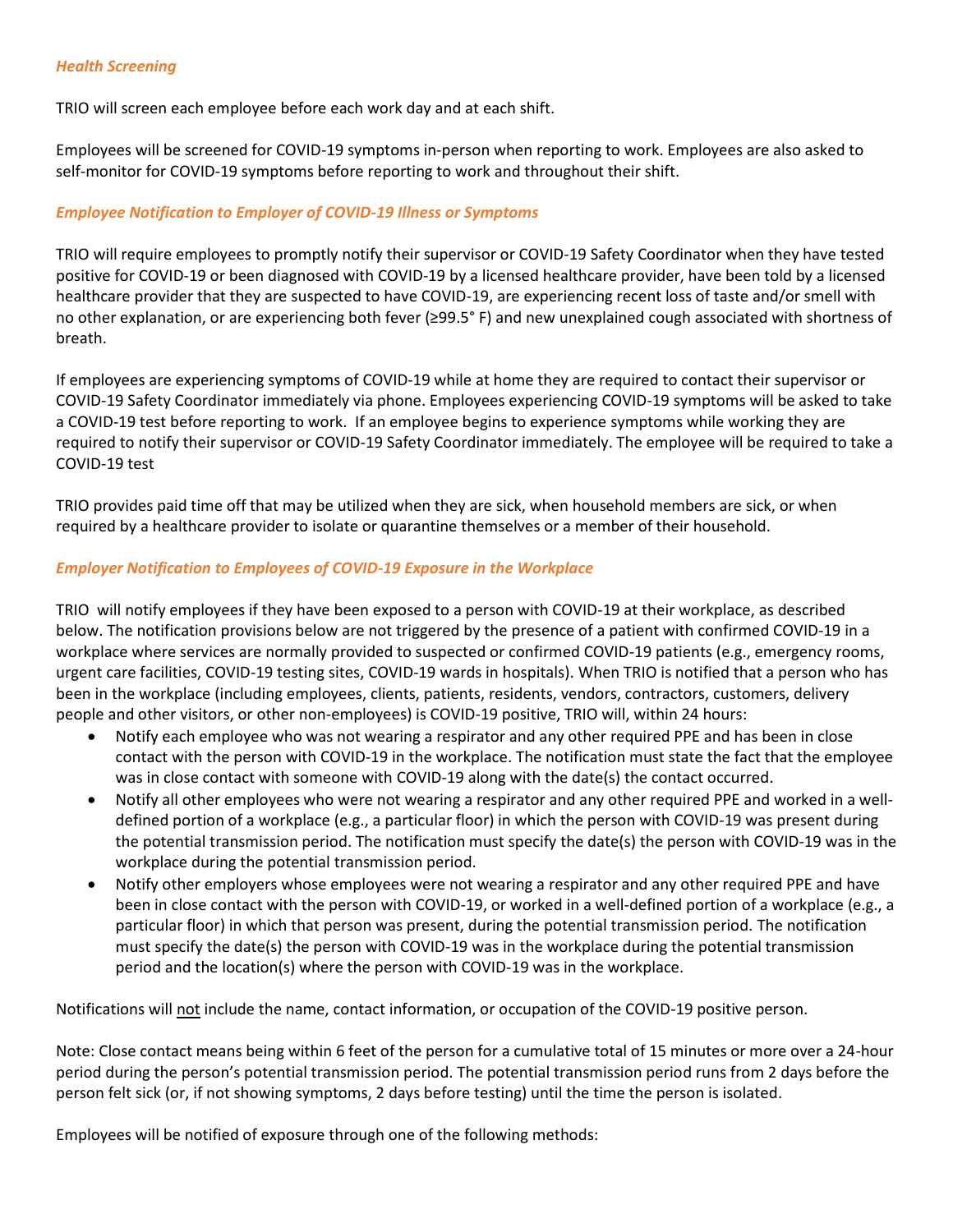- Phone call
- Email
- In-person staff meeting
- Letter

## *Medical Removal from the Workplace*

TRIO has also implemented a policy for removing employees from the workplace in certain circumstances. TRIO will immediately remove an employee from the workplace when:

- The employee is COVID-19 positive (i.e., confirmed positive test for, or has been diagnosed by a licensed healthcare provider with, COVID-19);
- The employee has been told by a licensed healthcare provider that they are suspected to have COVID-19; o Employee will be required to take a COVID-19 test
- The employee is experiencing recent loss of taste and/or smell with no other explanation; or
	- o Employee will be required to take a COVID-19 test
- The employee is experiencing both a fever of at least 99.5°F and new unexplained cough associated with shortness of breath.
	- o Employee will be required to take a COVID-19 test

For employees removed because they are COVID-19 positive, TRIO will keep them removed until they meet the returnto-work criteria discussed below. For employees removed because they have been told by a licensed healthcare provider that they are suspected to have COVID-19, or are experiencing symptoms as discussed above, TRIO will keep them removed until they meet the return-to-work criteria discussed below or keep them removed and provide a COVID-19 polymerase chain reaction (PCR) test at no cost to the employee. If the employee tests negative, they can return to work immediately. If the employee tests positive or refuses a test, they must remain excluded from the workplace until the return-to-work criteria below are met. If the employee refuses to take the test, TRIO will continue to keep the employee removed from the workplace, but is not obligated to provide the medical removal protection benefits discussed below (Note: absent undue hardship, TRIO will make reasonable accommodations for employees who cannot take the test for religious or disability-related medical reasons, consistent with applicable non-discrimination laws.)

If TRIO notifies an employee that they were in close contact with a person in the workplace (including employees, clients, patients, residents, vendors, contractors, customers, delivery people and other visitors, or other non-employees) who is COVID-19 positive when that employee was not wearing a respirator and any other required PPE, TRIO will immediately remove the employee from the workplace unless:

- 1. The employee does not experience recent loss of taste and/or smell with no other explanation, or fever of at least 99.5°F and new unexplained cough associated with shortness of breath; AND
- 2. The employee has either been fully vaccinated against COVID-19 (i.e., 2 weeks or more following the final dose) or had COVID-19 and recovered within the past 3 months.

TRIO will keep the employee removed from the workplace for 15 days. At the end of 15 days the employee will be required to take a COVID-19 test. If the employee tests negative, they may return to work. If the employee tests positive, the employee must remain excluded from the workplace until the return-to-work criteria below are met. If the employee refuses a test, TRIO will keep the employee excluded for 20 days, but is not obligated to provide the medical removal protection benefits discussed below (Note: absent undue hardship, TRIO will make reasonable accommodations for employees who cannot take the test for religious or disability-related medical reasons, consistent with applicable non-discrimination laws).

Any time an employee must be removed from the workplace, TRIO may require the employee to work remotely or in isolation if suitable work is available. When allowing an employee to work remotely or in insolation, TRIO will continue to pay that employee the same regular pay and benefits the employee would have received had the employee not been absent.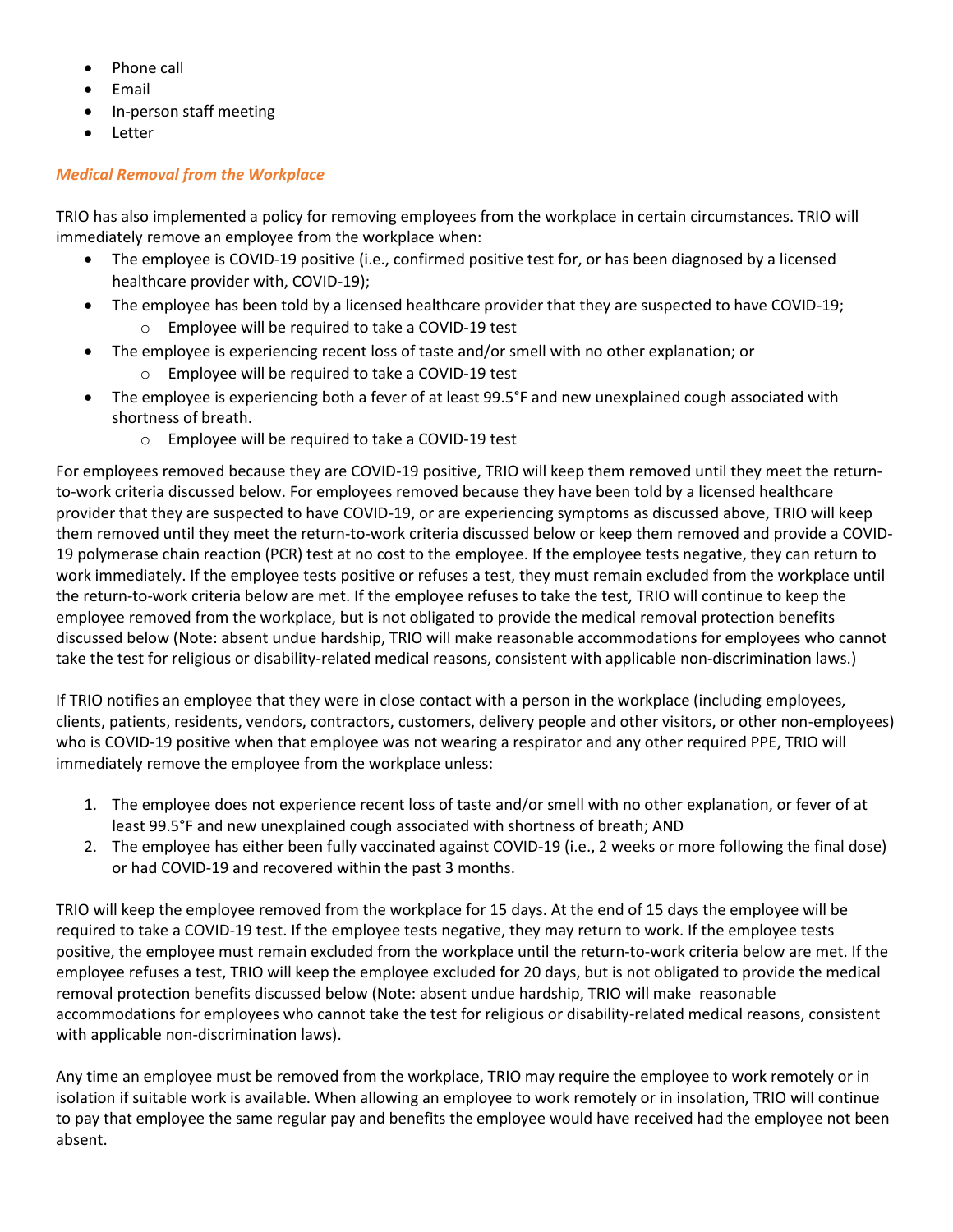TRIO will not subject its employees to any adverse action or deprivation of rights or benefits because of their removal from the workplace due to COVID-19.

## *Return to Work Criteria*

TRIO will only allow employees who have been removed from the workplace to return to work in accordance with guidance from a licensed healthcare provider or in accordance with the CDC's "[Isolation Guidance](https://www.osha.gov/sites/default/files/CDC)" and "[Return to Work](https://www.osha.gov/sites/default/files/CDC)  [Healthcare Guidance](https://www.osha.gov/sites/default/files/CDC)." Pursuant to CDC guidance, symptomatic employees may return to work after all the following are true:

- At least 20 days have passed since symptoms first appeared, and
- At least 24 hours have passed with no fever without fever-reducing medication, and
- Other symptoms of COVID-19 are improving (loss of taste and smell may persist for weeks or months and need not delay the end of isolation).

If an employee has severe COVID-19 or an immune disease, TRIO will follow the guidance of a licensed healthcare provider regarding return to work.

Pursuant to CDC guidance, asymptomatic employees may return to work after at least 10 days have passed since a positive COVID-19 test However, it is TRIO policy to keep positive employees removed from work for 20 days.

If TRIO receives guidance from a healthcare provider that an employee may not return to work, they will follow that guidance.

### *Medical Removal Protection Benefits*

TRIO will continue to pay employees who have been removed from the workplace under the medical removal provisions of OSHA's COVID-19 ETS. When an employee has been removed from the workplace and is not working remotely or in isolation, TRIO will:

- Continue to provide the benefits to which the employee is normally entitled and pay the employee the same regular pay the employee would have received had the employee not been absent from work, up to \$1,400 per week per employee.
	- o The facility is required to reach out to corporate Human Resources for guidance should the situation arise.
- Payment will be reduced by the amount of compensation the employee receives from any other source, such as a publicly or employer-funded compensation program (e.g., paid sick leave, administrative leave, PTO)
- Follow all applicable Family Medical Leave Act laws.

### *Vaccination*

TRIO encourages employees to receive the COVID-19 vaccination as a part of a multi-layered infection control approach. TRIO will support COVID-19 vaccination for each employee by providing reasonable time and paid leave to each employee for vaccination and any side effects experienced following vaccination.

TRIO will provide in-house vaccination clinics to its employees. Accrued Paid Time Off may be used for employees requiring leave due to side effects.

### *Training*

TRIO will implement policies and procedures for employee training, along with the other provisions required by OSHA's COVID-19 ETS, as part of a multi-layered infection control approach. TRIO and the COVID-19 Safety Coordinator(s) will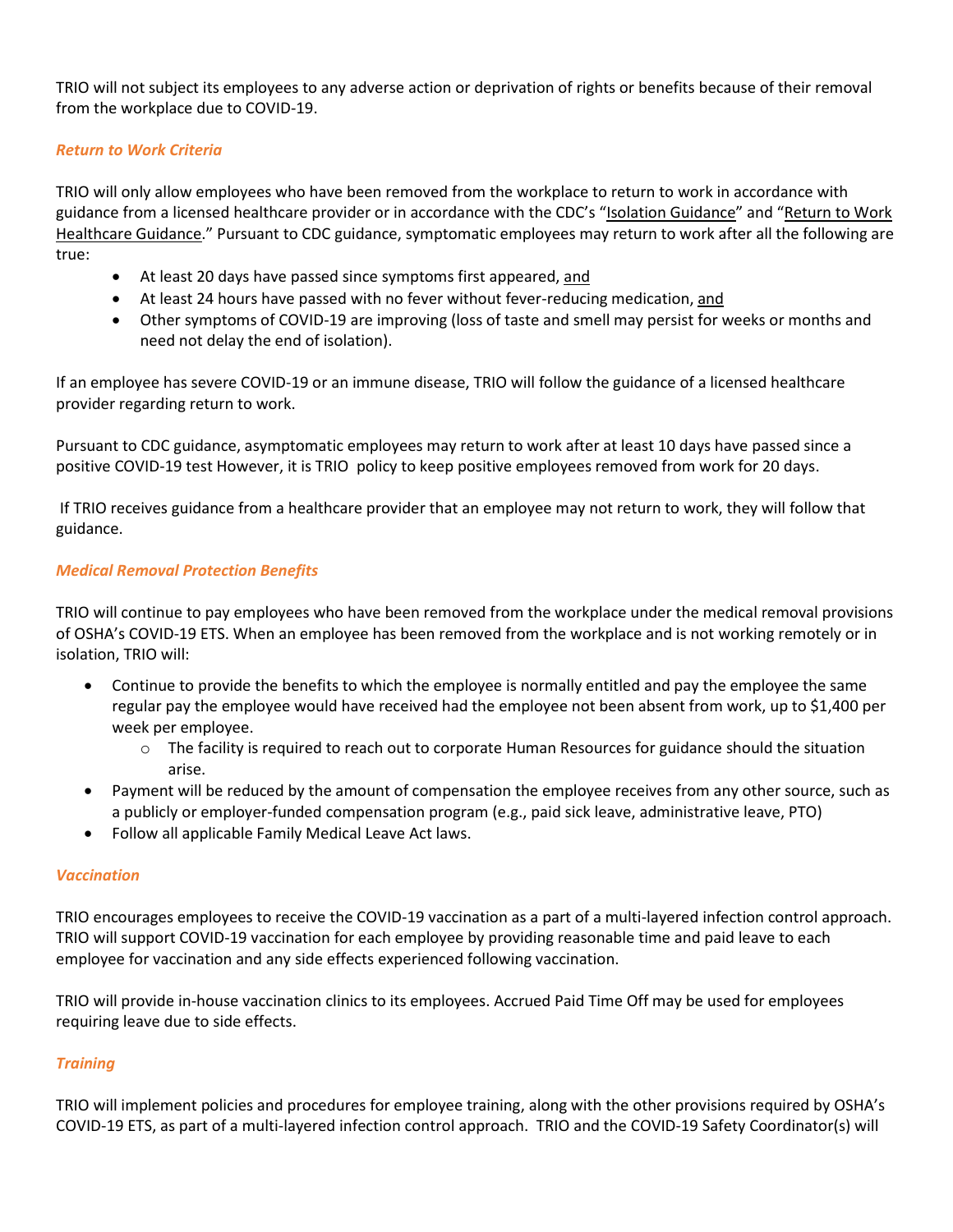work collaboratively with non-managerial employees and their representatives to assess COVID-19 hazards and implement an employee training program at each facility.

TRIO's COVID-19 training program will be conducted in the following ways:

- Online Training
	- o CMS COVID-19 (https://qsep.cms.gov/COVID-Training-Instructions.aspx)
	- o Relias Trainings
- Department Meetings
- Discussions with Supervisors
- In-services

TRIO will ensure that each employee receives training, in a language and at a literacy level the employee understands, on the following topics:

- COVID-19, including:
	- o How COVID-19 is transmitted (including pre-symptomatic and asymptomatic transmission);
	- o The importance of hand hygiene to reduce the risk of spreading COVID-19 infections;
	- $\circ$  Ways to reduce the risk of spreading COVID-19 through proper covering of the nose and mouth;
	- o The signs and symptoms of COVID-19;
	- o Risk factors for severe illness; and
	- o When to seek medical attention;
- TRIO's policies and procedures on patient screening and management;
- Tasks and situations in the workplace that could result in COVID-19 infection;
- Workplace-specific policies and procedures to prevent the spread of COVID-19 that are applicable to the employee's duties (e.g., policies on Standard and Transmission-Based Precautions, physical distancing, physical barriers, ventilation, aerosol-generating procedures);
- Employer-specific multi-employer workplace agreements related to infection control policies and procedures, the use of common areas, and the use of shared equipment that affect employees at the workplace;
- TRIO's policies and procedures for PPE worn to comply with OSHA's COVID-19 ETS, including:
	- o When PPE is required for protection against COVID-19;
	- o Limitations of PPE for protection against COVID-19;
	- o How to properly put on, wear, and take off PPE;
	- o How to properly care for, store, clean, maintain, and dispose of PPE; and
	- o Any modifications to donning, doffing, cleaning, storage, maintenance, and disposal procedures needed to address COVID-19 when PPE is worn to address workplace hazards other than COVID-19;
- Workplace-specific policies and procedures for cleaning and disinfection;
- TRIO's policies and procedures on health screening and medical management;
- Available sick leave policies, any COVID-19-related benefits to which the employee may be entitled under applicable federal, state, or local laws, and other supportive policies and practices (e.g., telework, flexible hours);
- The identity of TRIO 's Safety Coordinator(s) specified in this COVID-19 plan;
- OSHA's COVID-19 ETS; and
- How the employee can obtain copies of OSHA's COVID-19 ETS and any employer-specific policies and procedures developed under OSHA's COVID-19 ETS, including this written COVID-19 plan.

TRIO will ensure that the training is overseen or conducted by a person knowledgeable in the covered subject matter as it relates to the employee's job duties, and that the training provides an opportunity for interactive questions and answers with a person knowledgeable in the covered subject matter as it relates to the employee's job duties.

TRIO will provide additional training whenever changes occur that affect the employee's risk of contracting COVID-19 at work (e.g., new job tasks), policies or procedures are changed, or there is an indication that the employee has not retained the necessary understanding or skill.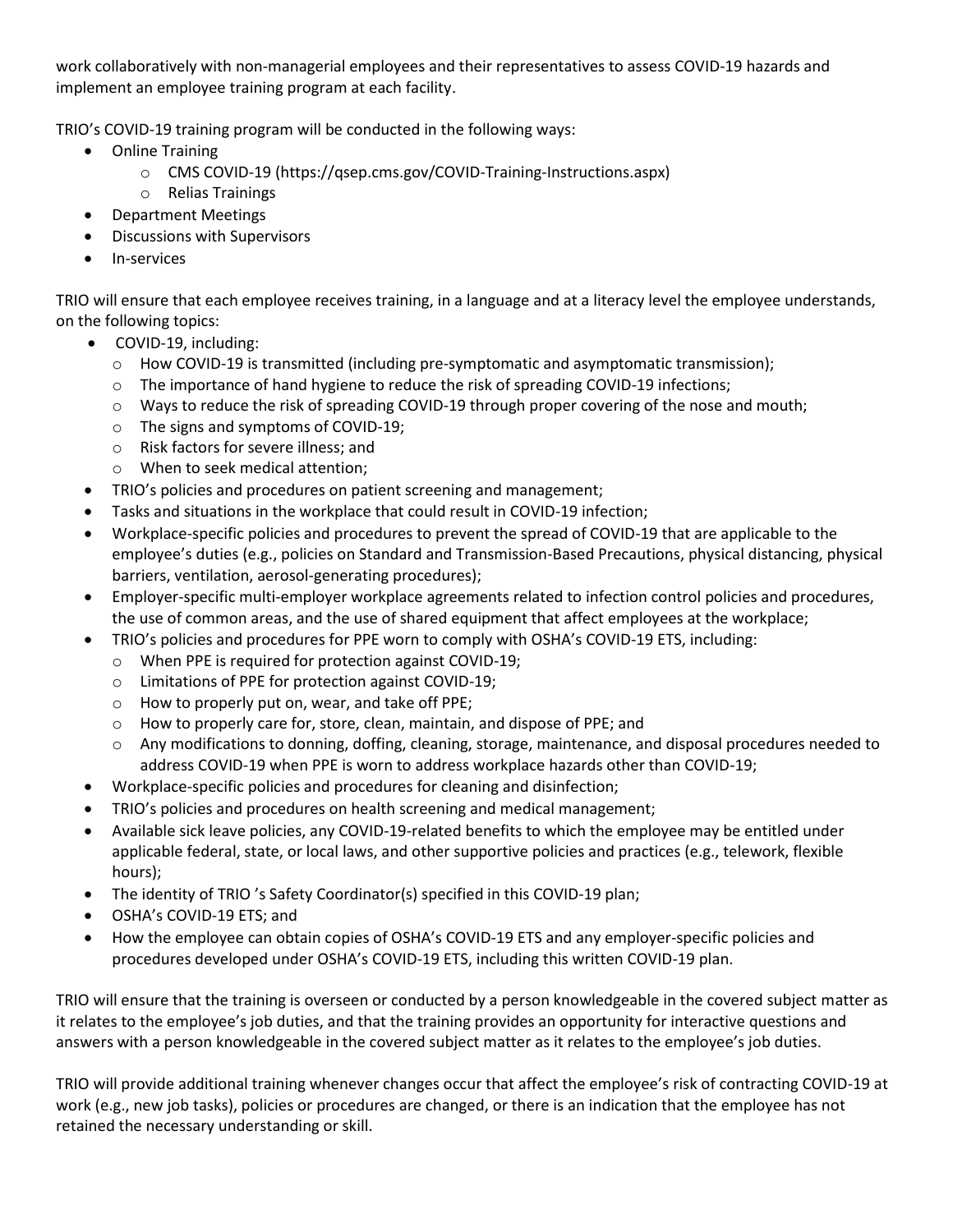#### *Anti-Retaliation*

TRIO will inform each employee that employees have a right to the protections required by OSHA's COVID-19 ETS, and that employers are prohibited from discharging or in any manner discriminating against any employee for exercising their right to protections required by OSHA's COVID-19 ETS, or for engaging in actions that are required by OSHA's COVID-19 ETS.

TRIO will not discharge, or in any manner discriminate against, any employee for exercising their right to the protections required by OSHA's COVID-19 ETS, or for engaging in actions that are required by OSHA's COVID-19 ETS.

Employees who feel they have experienced retaliation may contact the compliance hotline at 844-587-1659

#### *Requirements implemented at no cost to employees*

TRIO will comply with the provisions of OSHA's COVID-19 ETS at no cost to its employees, with the exception of any employee self-monitoring conducted under the Health Screening and Medical Management section of this Plan.

### *Recordkeeping*

TRIO will retain all versions of this COVID-19 plan implemented to comply with OSHA's COVID-19 ETS while the ETS remains in effect.

TRIO will establish and maintain a COVID-19 log to record each instance in which an employee is COVID-19 positive, regardless of whether the instance is connected to exposure to COVID-19 at work. The COVID-19 log will contain, for each instance, the employee's name, one form of contact information, occupation, location where the employee worked, the date of the employee's last day at the workplace, the date of the positive test for, or diagnosis of, COVID-19, and the date the employee first had one or more COVID-19 symptoms, if any were experienced.

TRIO will record the information on the COVID-19 log within 24 hours of learning that the employee is COVID-19 positive. TRIO will maintain the COVID-19 log as a confidential medical record and will not disclose it except as required by OSHA's COVID-19 ETS or other federal law. (see *COVID-19 Tracking spreadsheet*.)

TRIO will maintain and preserve the COVID-19 log while OSHA's COVID-19 ETS remains in effect.

By the end of the next business day after a request, TRIO will provide, for examination and copying:

- All versions of the written COVID-19 plan to all of the following: any employees, their personal representatives, and their authorized representatives.
- The individual COVID-19 log entry for a particular employee to that employee and to anyone having written authorized consent of that employee;
- A version of the COVID-19 log that removes the names of employees, contact information, and occupation, and only includes, for each employee in the COVID-19 log, the location where the employee worked, the last day that the employee was at the workplace before removal, the date of that employee's positive test for, or diagnosis of, COVID-19, and the date the employee first had one or more COVID-19 symptoms, if any were experienced, to all of the following: any employees, their potential representatives, and their authorized representatives.

### *Reporting*

TRIO will report the following to OSHA by calling 1-800-321-6742

- Each work-related COVID-19 fatality within 8 hours of TRIO learning about the fatality;
- Each work-related COVID-19 in-patient hospitalization within 24 hours of TRIO learning about the in-patient hospitalization.